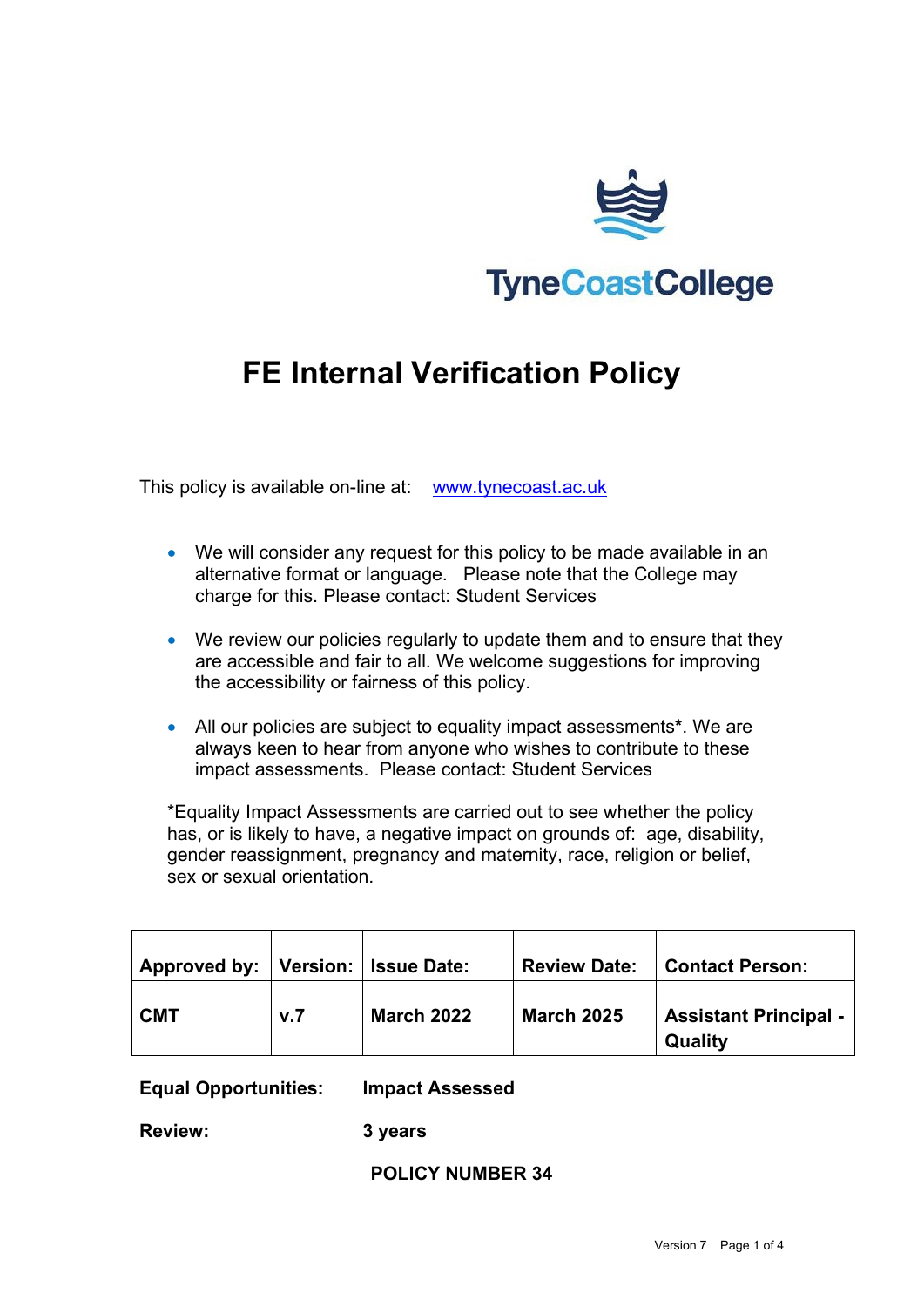## **1. Policy Statement**

Internal Verification (IV) is the process of monitoring assessment practice to ensure that assessment decisions meet national standards. It provides a continuous check on the consistency, quality and fairness of marking, grading and overall assessment of student's work. The aim is:

- $\circ$  To ensure that all students are fairly, accurately and regularly assessed in a consistent manner that is open and free from bias.
- o To meet and exceed the requirements placed upon us by QCA, the awarding bodies, and the student charter.
- o To ensure that valid assessment decisions are reached for all our students and that external requirements are fully met.
- o To support academic staff in their assessment activities by affording them the opportunity to receive critically supportive comment on the assessment decisions reached.

#### **2. Scope**

This policy relates to FE and HE provision as well as qualifications delivered within an Apprenticeship programme.

For the purpose of this policy, the term IV encompasses all forms of activity that check and validate assessment. It may be implemented through the systems of verification as required or laid down by examining or awarding bodies; or it may occur through shared observation of student activities, second marking of students' work, or team grading/assessment of students' work.

Any task, activity, essay or project that contributes to the students' final achievement in a vocational area, academic subject or key skill will fall within the scope of this policy.

### **3 Legislation**

No specific legalisation applies to this policy.

### **4 Responsibilities**

All staff have a responsibility to give full and active support for the policy by ensuring:

4.1 The policy is known, understood and implemented.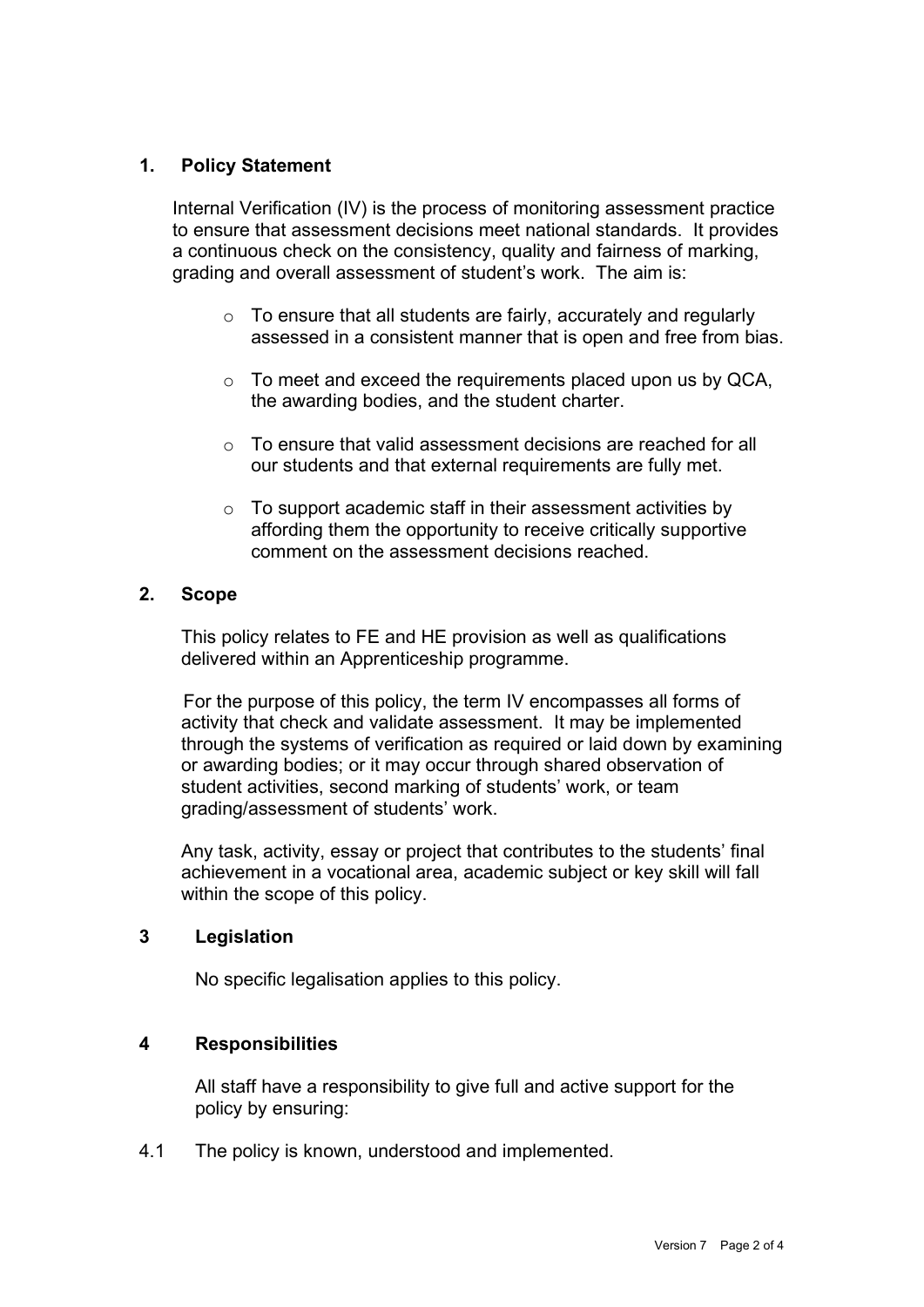## **5 Actions to Implement and Develop Policy**

- 5.1 Every programme with work that is internally assessed and which contributes to the final assessment outcome of a student must carry out internal verification.
- 5.2 Appropriately qualified staff must carry out all internal verification. Where a trainee internal verifier undertakes IV, this must be verified by a qualified IV and countersigned.
- 5.3 Each programme must have identified members of staff who will verify or standardise the assessments for that particular programme.
- 5.4 IV must be carried out continuously throughout the year. In addition to this, each programme will identify appropriate periods of time when IV takes place. These times will be included in the "Assessment Plan", in accordance with awarding organisation requirements, which each course must have in place in the Assessment File.
- 5.5 Any evidence that is produced must meet the requirements of the awarding organisations.
- 5.6 The evidence must be recorded on appropriate documentation, which takes into account the requirements of awarding organisations.
- 5.7 Assignments must be verified before they are issued as well as when they have been marked.
- 5.8 Internal verification must take place before assessment decisions are finalised, notified to students and certification is requested.
- 5.9 Evidence that IV practice has taken place must be available by the end of the first term for monitoring by the Quality Co-ordinator / Lead Verifier.
- 5.10 Internal monitoring of IV activity will be carried out via Quality Coordinator/ Lead Verifier.
- 5.11 Records of IV must be kept in a secure location and accessed by staff authorised to do so.
- 5.12 All IV or moderation must be in line with current awarding body recommendations.
- 5.13 To ensure compliance with national standards, sampling must be based on the principles of 'CAMERA' - structured across all:
	- Candidates
	- Assessors